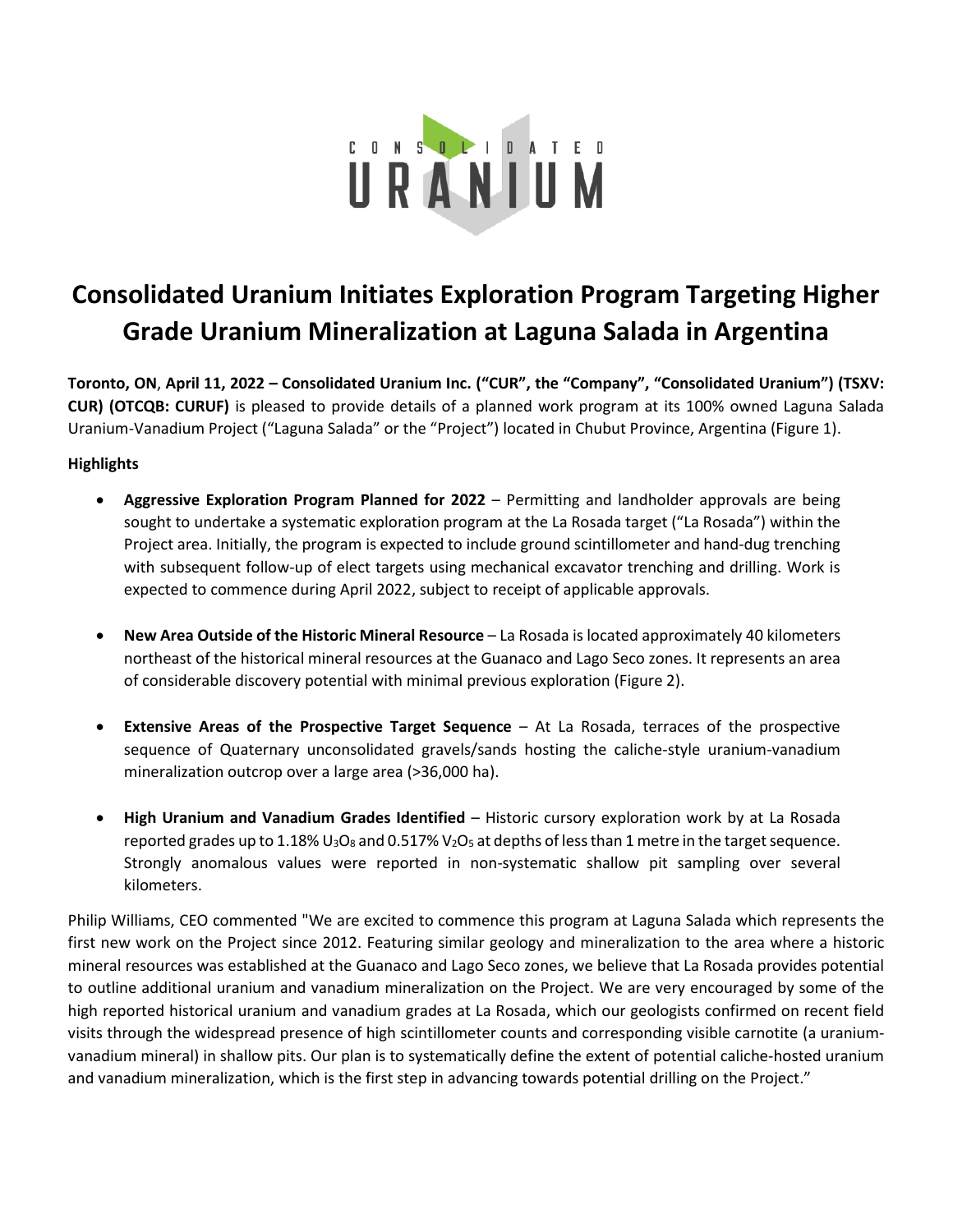#### **La Rosada Uranium-Vanadium Target**

La Rosada was the subject of limited historic pit and trench geochemical sampling between 2011 and 2012, which defined a kilometric-scale, >36,000 hectares, uranium and vanadium anomalous area that are located on the western trace of Jurassic-Quaternary unconformity (Figure 2). This pattern mirrors the occurrence of uranium and vanadium enriched zones located approximately 40 kilometers to the southwest at Lago Seco and Guanaco; however, at La Rosada the prospective Quaternary deposits lap onto older basement rocks, consisting of strongly radiogenic rhyolite volcanic rocks. These rocks are considered to be important local sources for uranium and vanadium metal in the broader mineral system. Details of historic sampling at La Rosada, are shown in Figure 3, where strong uranium and vanadium anomalies occur within the caliche-rich soil profile developed on both the Quaternary gravel deposits and also on the Jurassic basement volcanic rocks. At La Rosada, the Quaternary deposits occur on the tops of mesa-like hills, comprising outliers isolated from the main Quaternary deposits to the east. Uranium values reported by U3O8, in a press release dated November 12, 2013, from La Rosada included assays from 14 channel samples of free digging mineralization which averaged 0.15% U<sub>3</sub>O<sub>8</sub> (up to 1.18%) and 0.078% V<sub>2</sub>O<sub>5</sub> (up to 0.517%) over average thicknesses of about 0.70 metres in the shallow soil profile developed within the gravel deposits.

The historic results and field verification conducted by CUR indicate that La Rosada has good potential to host extensive, and as yet undiscovered, zones of shallow caliche-hosted uranium and vanadium mineralization of a similar style to that already known on the rest of the Laguna Salada Project area.

The planned exploration program at La Rosada will focus on systematically defining the extent of the geochemical anomalies through a process of scintillometer traversing and grids of trench geochemical sampling (Figure 3). Initial sampling will be from shallow hand-dug pits, later progressing to machine-excavated trenches once broadly anomalous zones have been defined. Deeper mineralized targets will be pursued through shallow drilling. The field program is expected to start in during April 2022.



*Figure 1: Map showing location of the Laguna Salada Project*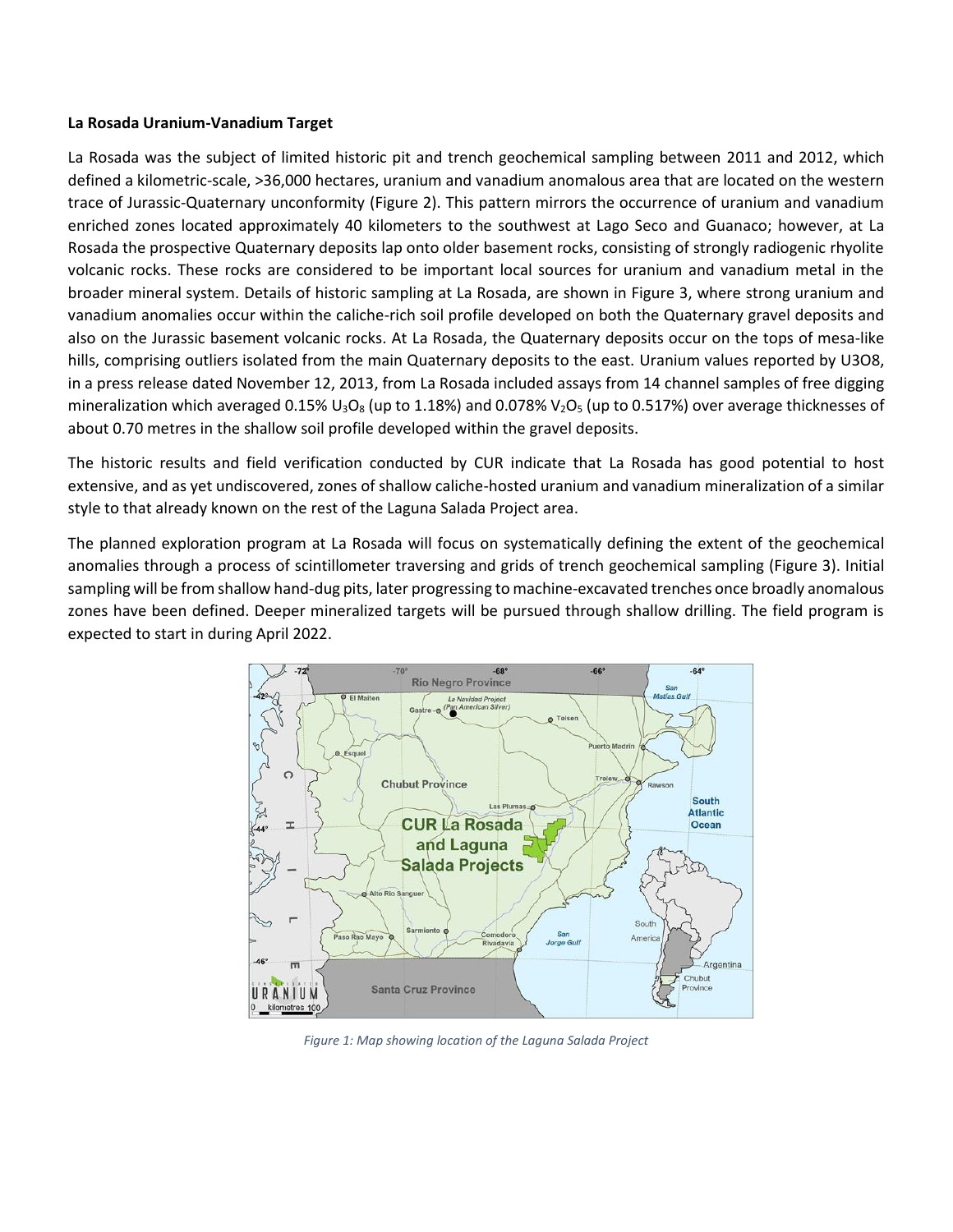

*Figure 2: Map showing geology and target zones Laguna Salada Project*



*Figure 3: Map showing details of the geology and historical geochemical sampling at the La Rosada area*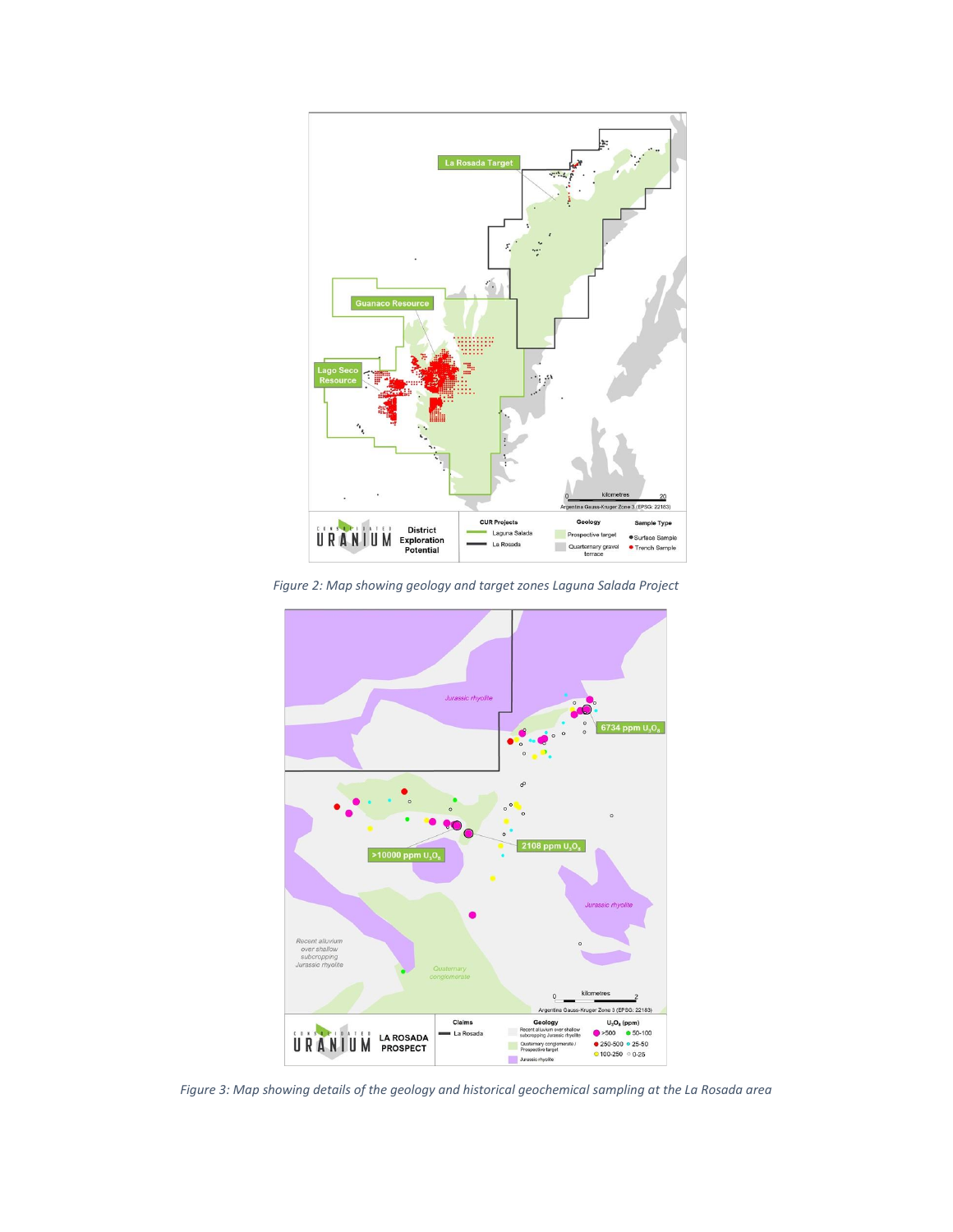

*Figure 4: Map showing planned geochemical sampling program for the La Rosada target*

#### **Update on the Laguna Salada Option Agreement**

Under the terms of the option agreement between the Company and U308 Corp. ("U308") dated December 14, 2020 (the "Option Agreement"), pursuant to which the Company acquired Laguna Salada on December 21, 2021. U308 is entitled to receive certain payments contingent upon the attainment of certain milestones tied to the spot price of uranium. As the uranium month-end spot price for March exceeded USD\$50/lb (the "Pricing Threshold"), U308 is entitled receive payment of an additional \$505,000, payable in cash or common shares of the Company ("Common Shares") at the election of CUR. Further, in accordance with the terms of the Option Agreement, U308 has exercised its option (the "Spot Price Option") to have the balance of the potential future spot price contingent payments settled immediately through the payment of an additional \$500,000, payable in cash or Common Shares at the election of CUR. As a result, upon payment, all potential future spot price contingent payments pursuant to the Option Agreement will be extinguished.

As a result of the Pricing Threshold having been met and U308 having exercised the Spot Price Option, CUR will deliver to U308 aggregate consideration of \$1,005,000 to be satisfied by the issuance of 374,441 Common Shares at a deemed price of \$2.684 per share, based on the five-day volume-weighted average price of the Common Shares up to March 31, 2022, being the second business day prior to the achievement of the Pricing Threshold.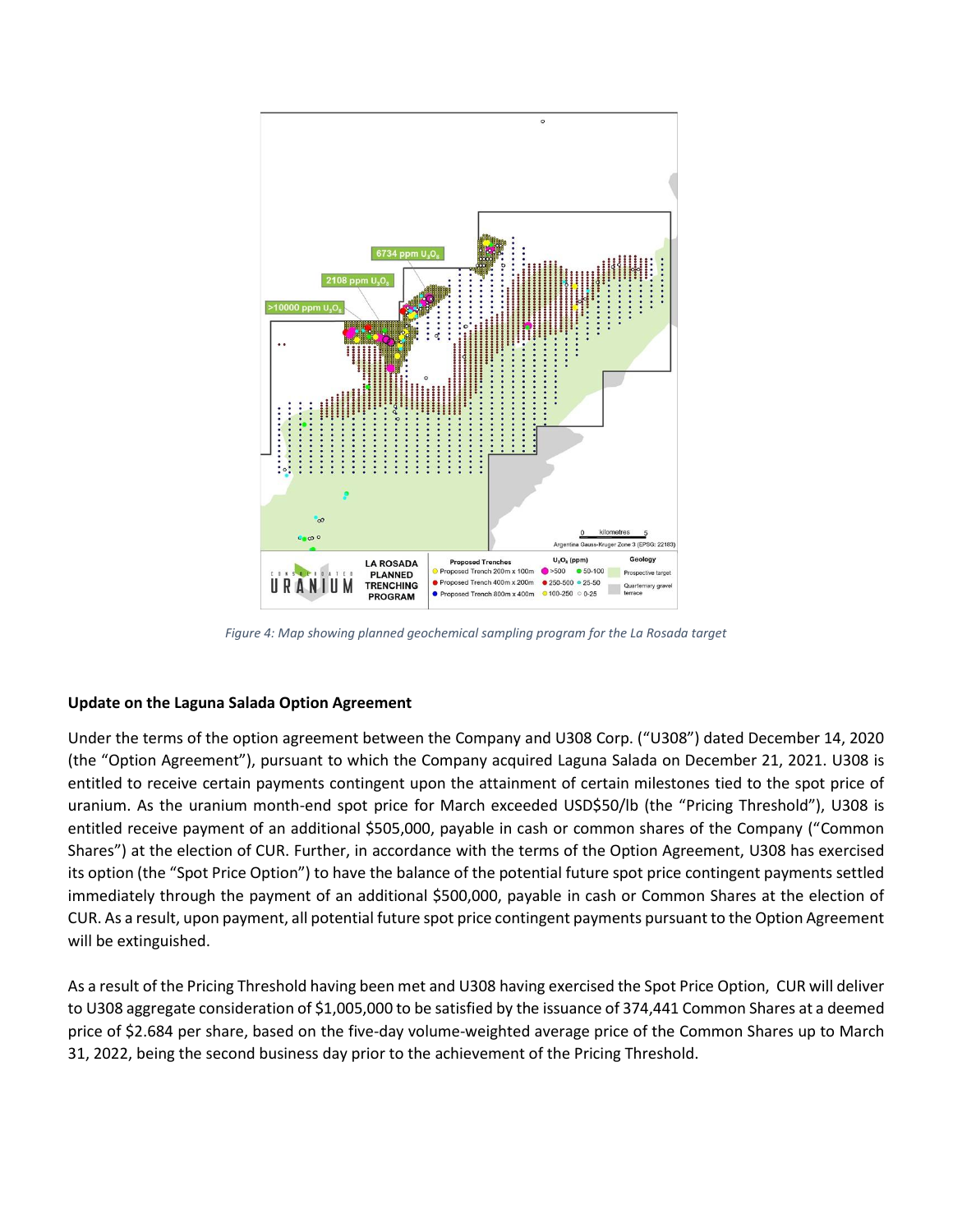All Common Shares issued pursuant to the Option Agreement are subject to final approval of the TSX Venture Exchange (the "TSXV") and will be subject to a hold period expiring four months and one day from the applicable date of issuance.

#### **The Laguna Salada Uranium Project**

The Laguna Salada Project is an advanced exploration project located in the central part of Chubut Province, Argentina. The Project is located about 270km southwest of the provincial capital, Rawson and approximately 230 kilometres from the main commercial port city of Comodoro Rivadavia. Reconnaissance work on Laguna Salada was first conducted in 2007 with the aim of confirming anomalies detected in a 1978 airborne radiometric survey undertaken by Comision Nacional de Energia Atomica, Argentina's National Nuclear Authority ("CNEA").

The CNEA recognized that the uranium mineralization is related to "caliches" – partial cementation of the host by calcium carbonates. "Caliche"- and "Calcrete"-type deposits are surficial uranium deposits found in semi-desert environments. Caliche-type deposits differ in that they typically occur in unconsolidated clastic sediments such as gravel, as opposed to cemented sediments in the case of Calcrete-type uranium deposits. Examples of surficial uranium deposits are Lake Maitland in Western Australia and Langer Heinrich in Namibia. Laguna Salada is similar to the freedigging Tubas Red Sand Deposit in Namibia.

Uranium-vanadium mineralisation at Laguna Salada is contained in flat-topped mesas that are approximately 10 metres higher than the surrounding plain, on the north bank of the Rio Chico, one of the principal rivers in the region that flows northeast into the Rio Chubut. Mineralisation at Laguna Salada occurs in a tabular, gently undulating layer that contains yellow-green uranium-vanadium minerals at shallow depth in unconsolidated, sandy gravel. The mineralised layer lies beneath shallow soil and typically a barren cap of gravel on the top of the mesas.

The entire uranium-vanadium historic mineral resource at Laguna Salada lies within 3 metres of surface in unconsolidated material in the flat, gravel plain that extends from the foothills of the Andes to the Atlantic coast in southern Argentina. The Company is currently working on preparing a current mineral resource estimate and expanding such current mineral resource into areas in which exploration had shown significant mineralization potential.

## **Historical Mineral Resources<sup>1</sup>**

The Laguna Salada historical mineral resource was prepared in accordance with National Instrument 43-101 ("NI 43- 101") by independent consulting company, Coffey Mining Pty Ltd., 2011 (Table 1). A Qualified Person (as defined in NI 43-101) has not done sufficient work to classify the historical resource estimate as a current mineral resource; however, given the quality of the historic work and the reputation of U308, the Company believes the historical resource estimates to be both relevant and reliable but may need to conduct an exploration program, including trenching in order to upgrade the historical resource estimate to a current mineral resource estimate. The information provides an indication of the exploration potential of the Project but may not be representative of expected results. The Company is not treating the historical resource estimate as a current mineral resource estimate.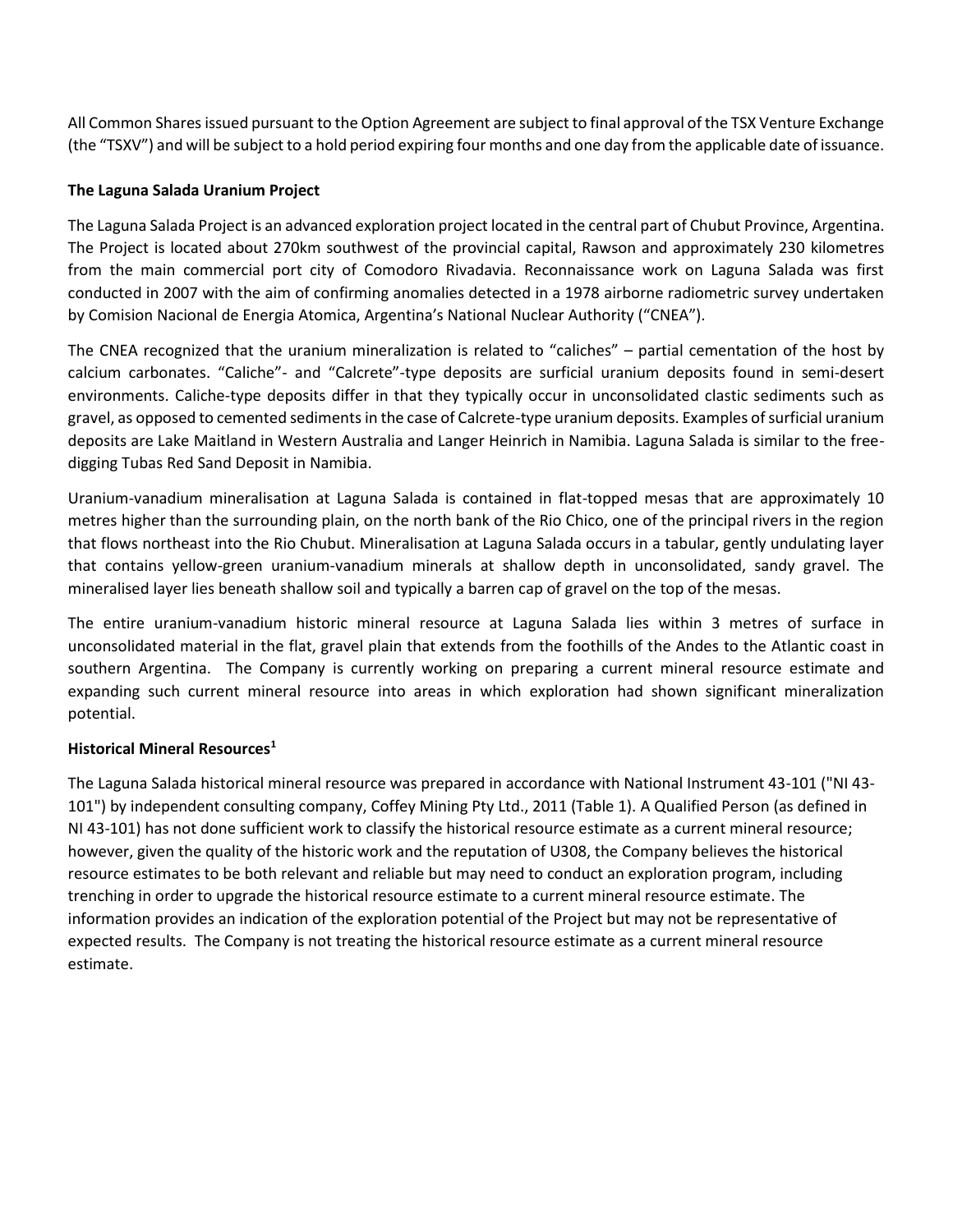| TUI THE QUAHALO AHU LAUD SELU ATEAS |                      |            |          |                               |          |                        |  |
|-------------------------------------|----------------------|------------|----------|-------------------------------|----------|------------------------|--|
|                                     |                      |            |          | Average Grade                 |          | <b>Contained Metal</b> |  |
| Category of                         | Lower cut-off Tonnes |            | $U_3O_8$ | V <sub>2</sub> O <sub>5</sub> | $U_3O_8$ | $V_2O_8$               |  |
| Resource                            | (ppm $U_3O_8$ )      | (millions) | (ppm)    | (ppm)                         | (Mlb)    | (Mlb)                  |  |
| <b>Indicated Resources</b>          |                      |            |          |                               |          |                        |  |
| Guanaco                             | 25                   | 44.6       | 55       | 530                           | 5.5      | 52.0                   |  |
| Lago Seco                           | 100                  | 2.7        | 145      | 840                           | 0.9      | 5.0                    |  |
| <b>Total Indicated</b>              |                      | 47.3       | 60       | 550                           | 6.3      | 57.1                   |  |
| <b>Inferred Resources</b>           |                      |            |          |                               |          |                        |  |
| Guanaco                             | 25                   | 19.4       | 80       | 555                           | 3.4      | 23.7                   |  |
| Lago Seco                           | 100                  | 1.3        | 130      | 1,065                         | 0.4      | 3.1                    |  |
| <b>Total Inferred</b>               |                      | 20.8       | 85       | 590                           | 3.8      | 26.9                   |  |

**Summary of Historical Mineral Resource for Laguna Salada Project Using Recommended Cut-off Grades for the Guanaco and Lado Seco Areas**

<sup>(1)</sup> May 2011 Technical Report: "Laguna Salada Project, Chubut Province, Argentina: NI 43-101 Technical Report, Initial Resource Estimate" dated May 20, 211, which is available under U308's profile on SEDAR at www.sedar.com.

The recommended cut-off grades for the two mineralized areas, taking into account their distinct beneficiation characteristics, are: 25ppm  $U_3O_8$  for Guanaco and 100ppm  $U_3O_8$  for Lago Seco. Ordinary Kriged Accumulation Method Estimate Using 100m x 100m x 10 Parent Cell Density of 1.7t/m<sup>3</sup> (Lago Seco) and 1.95t/m<sup>3</sup> (Guanaco).

\*Removal of pebbles and coarse sand by screening results in uranium grades increasing by 11 times over the in-situ grade of gravel from the Guanaco area and seven times from the Lago Seco area. Vanadium grades increase 3.8 times through beneficiation of gravels from both areas.

## **Qualified Person**

The scientific and technical information contained in this news release was reviewed and approved by Peter Mullens (FAusIMM), Consolidated Uranium's Vice President, Business Development, who is a "Qualified Person" (as defined in NI 43-101).

## **About Consolidated Uranium**

Consolidated Uranium Inc. (TSXV: CUR) (OTCQB: CURUF) was created in early 2020 to capitalize on an anticipated uranium market resurgence using the proven model of diversified project consolidation. To date, the Company has acquired or has the right to acquire uranium projects in Australia, Canada, Argentina, and the United States each with significant past expenditures and attractive characteristics for development. Most recently, the Company completed a transformational strategic acquisition and alliance with Energy Fuels Inc., a leading U.S.-based uranium mining company, and acquired a portfolio of permitted, past-producing conventional uranium and vanadium mines in Utah and Colorado. These mines are currently on stand-by, ready for rapid restart as market conditions permit, positioning CUR as a near-term uranium producer.

## **For More Information, Please Contact:**

**Philip Williams Chairman & CEO** [pwilliams@consolidateduranium.com](mailto:pwilliams@consolidateduranium.com)